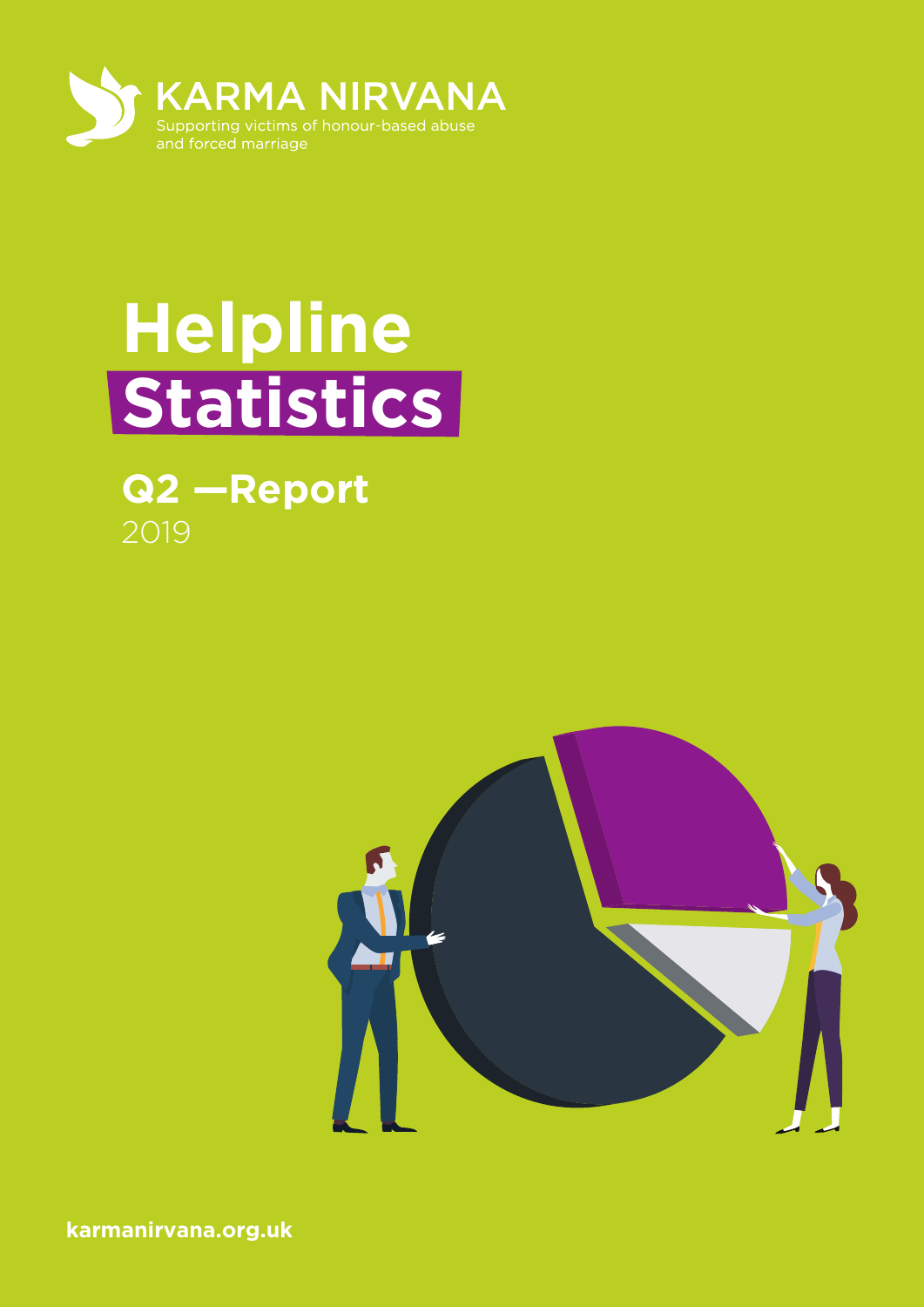

#### **Helpline Activity by Contact Type**

During quarter 2, 2019-20 Karma Nirvana helpline experienced an overall **increase in activity of 28**% when compared with quarter 1. The helpline handled **1,794 contacts**, from e-mails, calls and voice messages. **There were 475 missed calls**.

Quarter 2 also experienced an **increase of new cases to the helpline of 12%**. **517 victims** were made known to the helpline for the first time. 148 of those new cases were single victims who made contact with the helpline themselves for the first time.

There were **291 professionals** across the UK who contacted the helpline for guidance and support for victims they had identified and were working with. The police had identified 26 new cases of HBA & FM, the highest type of professional making contact during quarter 2.

**Leeds** remains the highest contact area across the UK, with a total of 190 contacts during quarter 2. Staying in West Yorkshire, both **Halifax** and **Wakefield** areas generated 132 and 111 calls respectively.



Police forces in **Yorkshire** contacted the helpline for 9 victims who weren't previously known to the helpline (West Yorkshire – 5, & South Yorkshire -4).

Other police forces making contact to during quarter 2 were, **Nottinghamshire**, Bedfordshire, **Thames Valley**, Northamptonshire, **Derbyshire**, London Met, Hertfordshire and West Mercia.

Disclaimer: This data excludes any general correspondence with the helpline. This represents a summary of the calls received to the UK's only Honour Based Abuse Help-<br>line between 1st July and 30th September 2019. It is no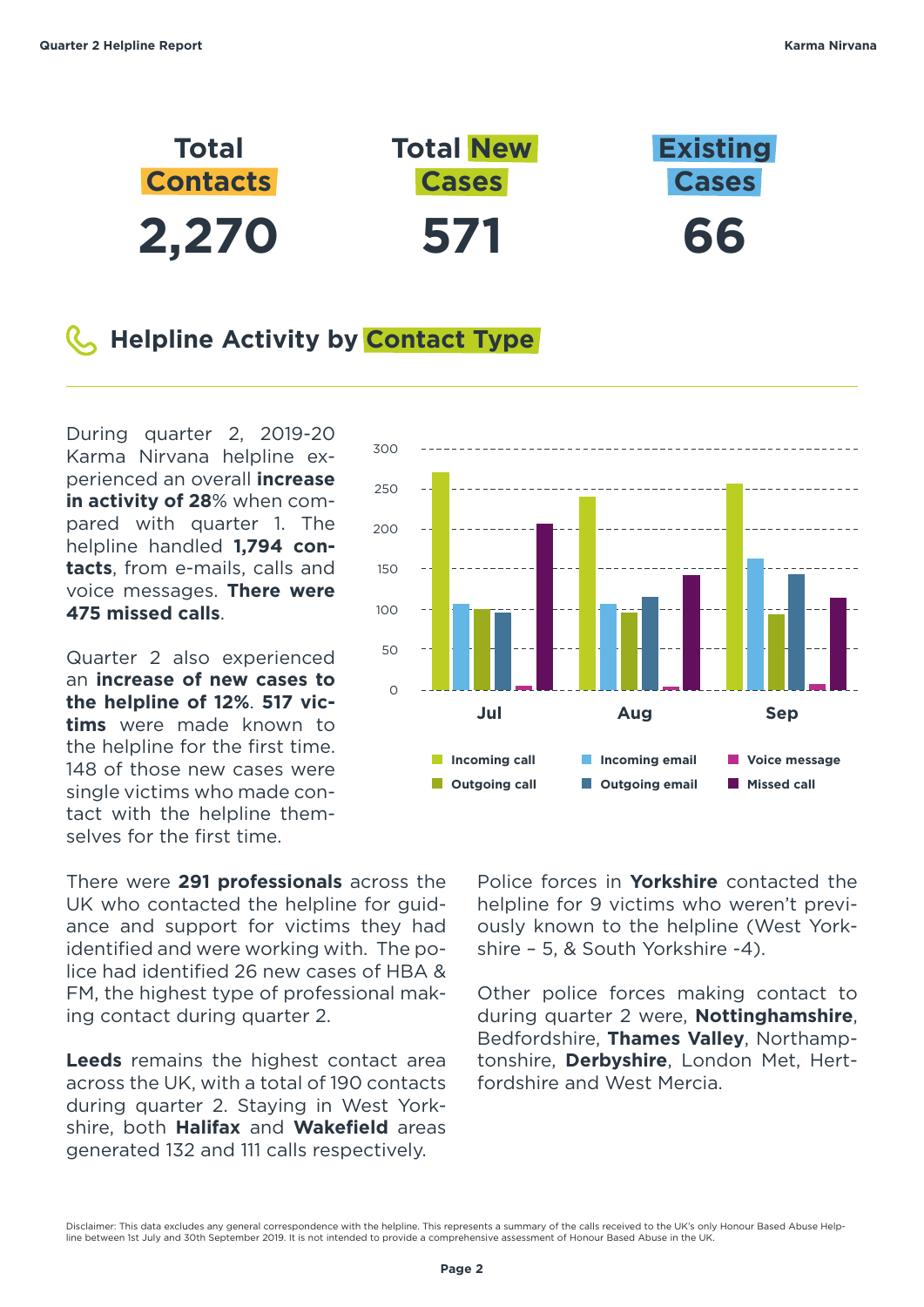## **Helpline Activity by Case Type**

Quarter 2 experienced a **drop of new cases to the helpline of 5%**. 517 victims were made known to the helpline for the first time. **243** of those **new cases** were **single victims** who made contact with the helpline themselves for the first time.

There were **291 professionals** across the UK who contacted the helpline for guidance and support for victims they were working with. The Police had identified **26 new cases** of HBA & FM, the highest type of professional making contact during quarter.



**A 19 year old British Pakistani girl living with her family who were perpetrating Honour Based Abuse and there was risk of Forced Marriage. The helpline supported professionals to find safe accommodation over a 2 day period.**



Of the **583 cases** that had contact with the helpline during quarter 2, **48 were male victims** (8% of all cases). 9 male victims were over 31 years of age, 7 were aged between 26-30 and 6 were 18-25 years of age.

**9 male victims were living in West Yorkshire**, 6 male victims were from London, 3 were in South Yorkshire and 10 did not disclose their locations. The remaining locations included West Midlands, Scotland and East Midlands.

The oldest male victim **(45)** contacted the helpline after he had been **forced to marry when he was 15 years old**. He had made it clear to his family that he hadn't wanted to marry his wife, however at that time they were forced to stay together.

He contacted the helpline to talk about his wishes to **divorce his wife**, as they no longer live together. He was worried about being **disowned** by the rest of the family and subsequently losing contact with his children.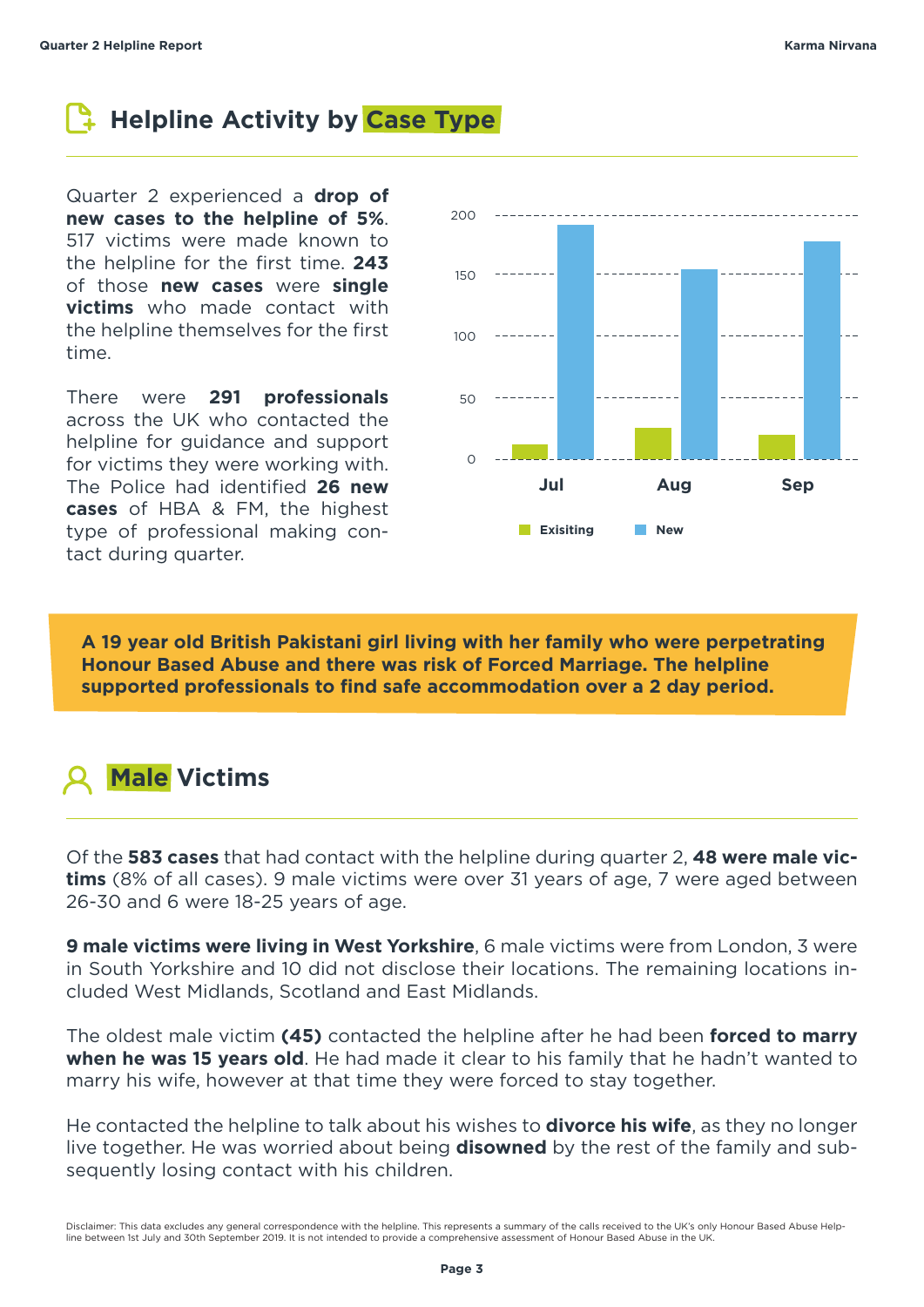

During Q2 we have supported **48 children** at risk of HBA. Half of the children we supported were also at **risk of a forced marriage** in the UK, abroad or in some cases both. All the child forced marriage cases that contacted the helpline said that the perpetrators were either one or both parents.

One girl, **12 years of age** had run away from home. Her intention was to get pregnant so that no one would want to marry her. Her parents had **threatened to take her to Bangladesh and force her to marry.** Children's social care had been informed and contacted us for guidance on safeguarding the victim.

There were **3 boys identified as at risk of forced marriage**. The youngest was 15 and both other boys were 17 years of age.

One of the cases relating to the 17 year old boy was flagged to Karma Nirvana's helpline by his ex-girlfriends mother. She'd heard of KN by word of mouth and was concerned **her daughter's ex-boyfriend was going to be forced to marry**, after his family had found out about his relationship with her daughter.

He was in house arrest and his father had threatened him with a forced **marriage abroad**. There was some concern about his father being a local GP and the implications and attached risk that could escalate if a disclosure was made.

The helpline also supported **3 cases of historical child marriage**. Two cases were women, over 26 years who had been forced to marry at the age of 17.

One case concerned a **male Somali** victim who had been **forced to marry at 17** in Somalia by his parents. He had since divorced his first wife and was living in the UK. His new girlfriend made contact with the helpline as his father had found out about their relationship and **did not approve**. The father was perpetrating HBA which was having a huge negative compact on her partner's mental health.

#### **LGBTQ\***

The helpline supported **13 cases** where victims identifying as **LGBTQI+** had triggered HBA. 5 LGBTQI+ victims were also at risk of **Forced Marriage perpetrated by their parents and extended family**. We know that 4 of the victims were 22 years old or younger, the **youngest being 15**.

We supported a 22 year old Romanian woman who had been forced to marry at 17 by her father. She had suffered **HBA** from a young age from her grandmother as she knew she was gay. The helpline supported her and the police to **access safe accommodation** due to the HBA she was suffering from her ex-husband.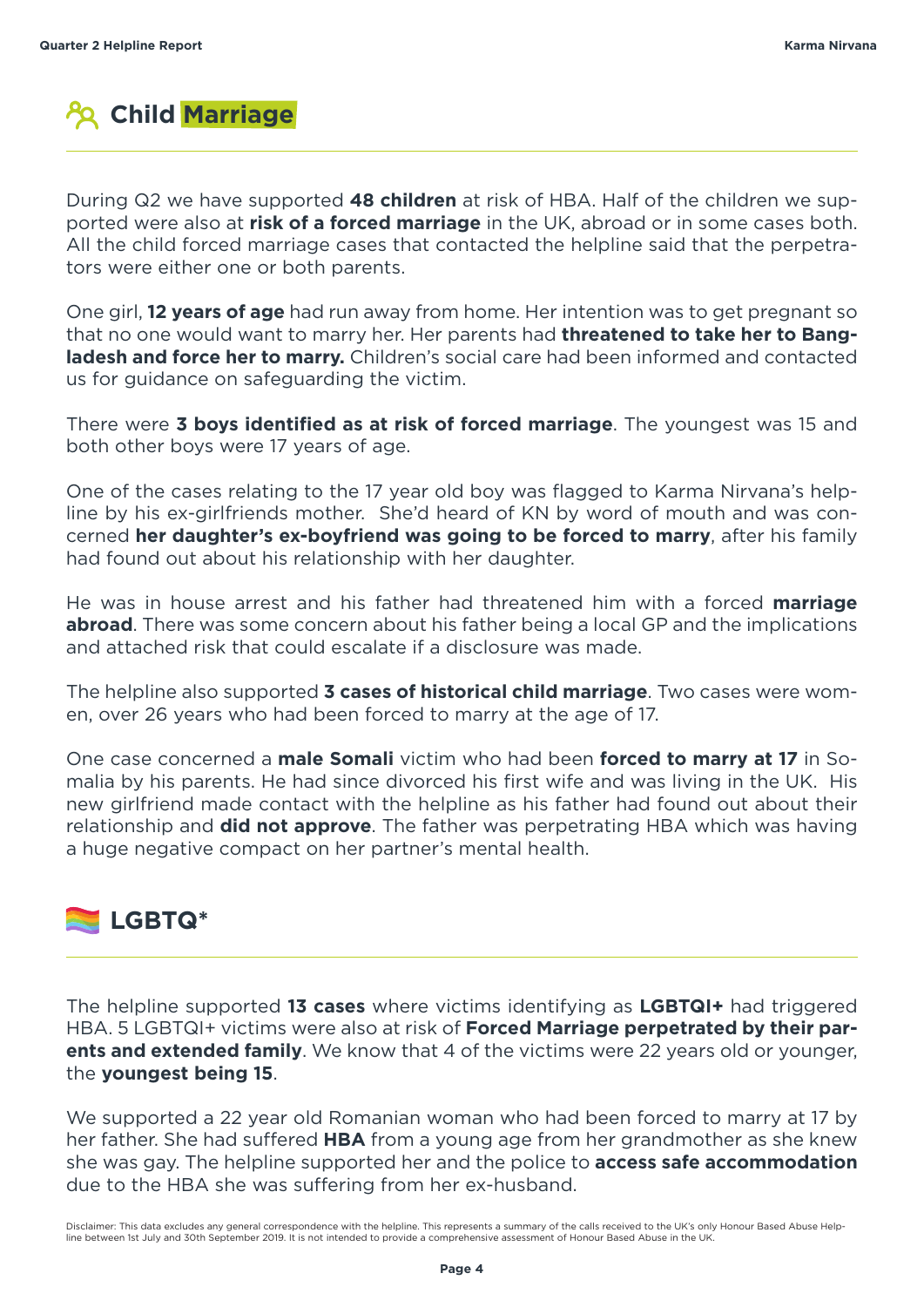#### **Summary**

The overall **28% increase in contacts** during quarter 2 compared with quarter 1, evidences a positive trend in the number people accessing the service.

Events such as Day of Memory, BSBT roadshows and training days held across the UK, have helped raise the profile of the Karma Nirvana helpline.

Karma Nirvana give huge credit to our Survivor Ambassadors. Sharing their real life accounts of HBA and FM, raises awareness and increases confidence for victims and professionals who are in need of guidance and support.





#### Leeds is consistently the area which generates the most cases and contacts to date.

Since April 2019 services in Leeds have attended a total of 7 KN events, from workshops, staff training, DOM and conferences which has had a positive impact on the helpline with 105 victims accessing support.

With events planned across the UK for quarter 3, contacts from each area will be continue to be tracked to measure effectiveness of each event on helpline activity.

Disclaimer: This data excludes any general correspondence with the helpline. This represents a summary of the calls received to the UK's only Honour Based Abuse Help-<br>line between 1st July and 30th September 2019. It is no